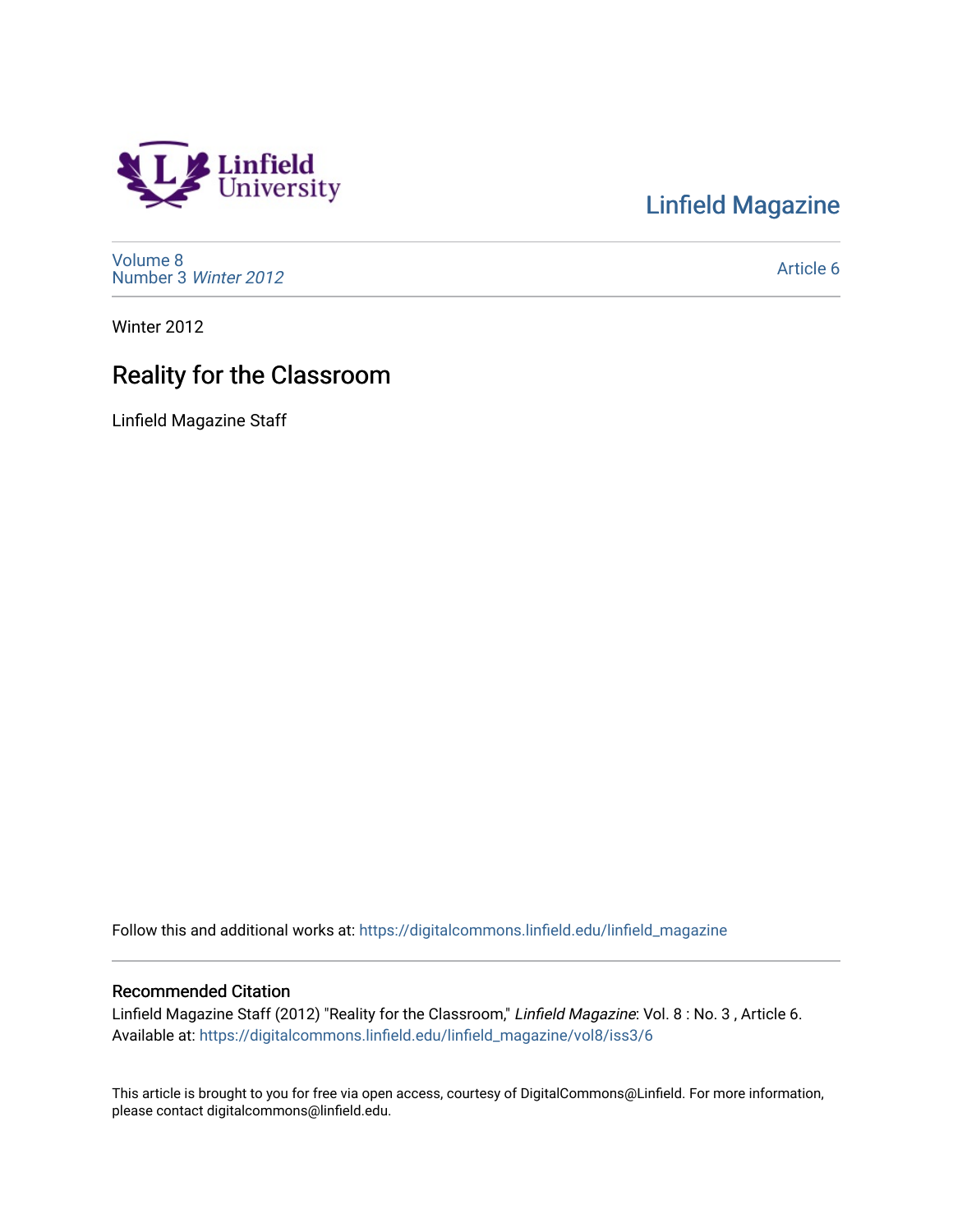# Reality for the classroom

*With 89 years of Linfield College teaching among them, accounting Professors Mike Jones (35 years), Malcolm Greenlees (28) and Rich Emery (26) are three of the college's most senior faculty members. The trio is legendary in the accounting community, as professionals and as teachers who have guided generations of students. Many graduates of the accounting major are now partners in their own firms or have branched off into successful careers in other areas of business. We sat down with them during finals week in December.*

#### What makes a degree in accounting from Linfield distinctive?

Greenlees: Quality. All of our accounting faculty are CPAs (certified public accountants). We've all had substantial business experience. And that's not the case at many schools. We bring a dose of reality to the classroom. Many of our graduates remain accountants and rise through the professional ranks. Many others go to other things, including venture capital firms. Some cut their teeth in accounting and then go on to other areas.

Emery: One qualitative measure is how many accounting graduates are hired by the major CPA firms. Our percentage is significantly higher than the national average. That speaks to quality, as does having great connections with the CPA firms in the Portland and Salem areas. Mike does a better job than faculty at other schools in getting students interviews and jobs in CPA firms. And that's an advantage that students have here.

How are the accounting program, and the business department, affected by the liberal arts requirements that all Linfield students must complete?

Emery: We had a recruiter 15 years ago who said, "Linfield accounting graduates will have a better chance to become a partner in a CPA firm because of the liberal arts foundation that they are getting." We build on that foundation and it makes our students broader, it improves their critical thinking skills.

Greenlees: We've always valued what the traditional liberal arts do for rounding out our majors, making our accountants better citizens, better managers and better accountants.

Jones: We have a lot of double majors in accounting. Kaarina Beam (assistant professor of philosophy) and I were reminding each other about combination accounting/philosophy majors. We've had a number of those. Mathematics is also very popular with accounting majors.

Linfield also emphasizes international study for all majors. How does your international experience impact your teaching?

Jones: We have a very internationalized business faculty. Rich has spent much of his life studying the European Union. Michelle (Nelson) is German and her background is in marketing. I took students to China many times, and continue to teach in Hong Kong regularly. We've been studying accounting for foreign currency transactions and I use examples of problems I encountered when I worked in Germany and Switzerland. The examples we're doing are problems that I actually had! And there are other business faculty who have worked in international environments. And we have a number of international students who come to study in our department. I think that makes our program more interesting.

#### Do each of you teach courses other than accounting?

Greenlees: All of us teach classes in the business area that go substantially beyond just accounting. I teach entrepreneurship and small-business management. Mike has taught January Term travel courses; Rich teaches business ethics and tax decision-making. We really feel that there ought to be a general business class within the Linfield liberal arts core, but we don't have the staffing to be